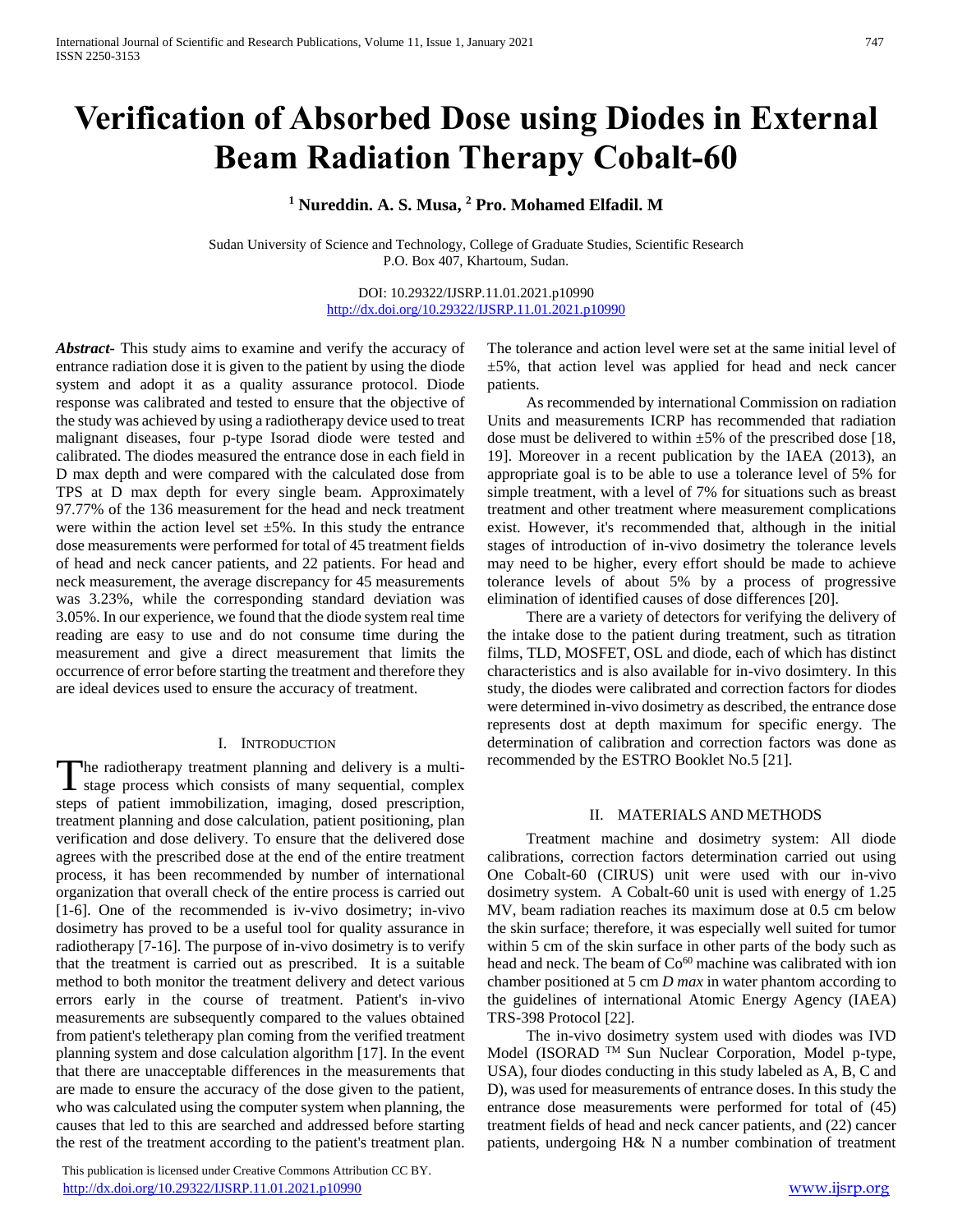fields such as anterior posterior (AP), Left lateral (LL), Right lateral (R L) open field or with wedge fields such as anterior posterior (AP), Left lateral (LL), Right lateral (R L) open field or with wedge fields. All the patients treated with SSD technique. Often the measurement is performed in the first or second session of the start of the treatment course, after that, the action level is set ±5% for entrance dose as recommended**.** This study was conducted and data collected after approval from the research unit of the NSCI- Libya. The diode is securely attached to the patient's surface in the central axis of the beam irradiated with time obtained by TPS for all beam use for head and neck irradiation. The readings obtained from the diode are recorded and compared to the doses that were calculated using the TPS and the percentage of difference between the calculated and received dose for the patient is calculated. Statistical package for Social Sciences t-test online was used for data analysis. The comparison of the measured and calculated doses is expressed in terms of percentage difference.

#### III. RESULTS

 A total of 22 treatment cases were considered for this study, 45 treatment fields were made and monitored for head and neck cancer patients, all patients had their treatments planning with TPS.

 A detailed of the in-vivo measurements on patients with the diodes are presented in Table 1 for the irradiation site. The values of mean and standard deviation of distribution of discrepancies between the measured/ expected entrance doses are presented in the Table 1 together with the percentage of measurements for which the discrepancy was within  $\pm 5\%$  tolerance level set.

 $\blacksquare$ 

**Tab.2 the value of mean standard deviation and standard deviation of the distribution expected entrance dose are presented in table.2 together with the percentage of discrepancy. The tolerance level was set ±5%.**

 $\top$ 

| No:<br>Fields  | % Discrepancy  | Standard deviation<br>SD% | Mean<br>SD% |
|----------------|----------------|---------------------------|-------------|
| $\mathbf{1}$   | $\overline{7}$ | 4.56                      | 3.23        |
|                | 6              | 4.16                      | 2.94        |
| $\frac{2}{3}$  | 7              | 8.53                      | 6.03        |
| $\overline{4}$ | 5              | 5.82                      | 4.11        |
| $\overline{5}$ | 8              | 9.68                      | 6.84        |
| 6              | 0.3            | 0.2                       | 0.14        |
| $\overline{7}$ | 0.7            | 0.41                      | 0.29        |
| $8\,$          | 8              | 8.63                      | 6.1         |
| 9              | 1.7            | 0.92                      | 0.65        |
| 10             | 7              | 3.87                      | 2.74        |
| 11             | 2.1            | 1.21                      | 0.85        |
| 12             | 1.2            | 0.67                      | 0.47        |
| 13             | 0.5            | 0.36                      | 0.25        |
| 14             | 1.4            | 1.01                      | 0.71        |
| 15             | 4.5            | 4.56                      | 3.22        |
| 16             | 6              | 6.52                      | 4.61        |
| 17             | 5              | 2.3                       | 1.62        |
| 18             | $\overline{2}$ | 1.86                      | 1.31        |
| 19             | $\overline{7}$ | 4.51                      | 3.19        |
| 20             | 1.9            | 1.27                      | 0.89        |

| Table 1: Discrepancies between the measured and TPS |  |  |  |  |
|-----------------------------------------------------|--|--|--|--|
| entrance Dose                                       |  |  |  |  |

| Site                        | Cas<br>e | No:<br>Measureme<br>nts | Average<br>discrepan<br>cy<br>$\%$ | %S<br>D | Measureme<br>nts<br>± 5% |
|-----------------------------|----------|-------------------------|------------------------------------|---------|--------------------------|
| Hea<br>d<br>and<br>Nec<br>k | 22       | 45                      | 3.23<br>$\pm$<br>0.455             | 3.05    | 97.77                    |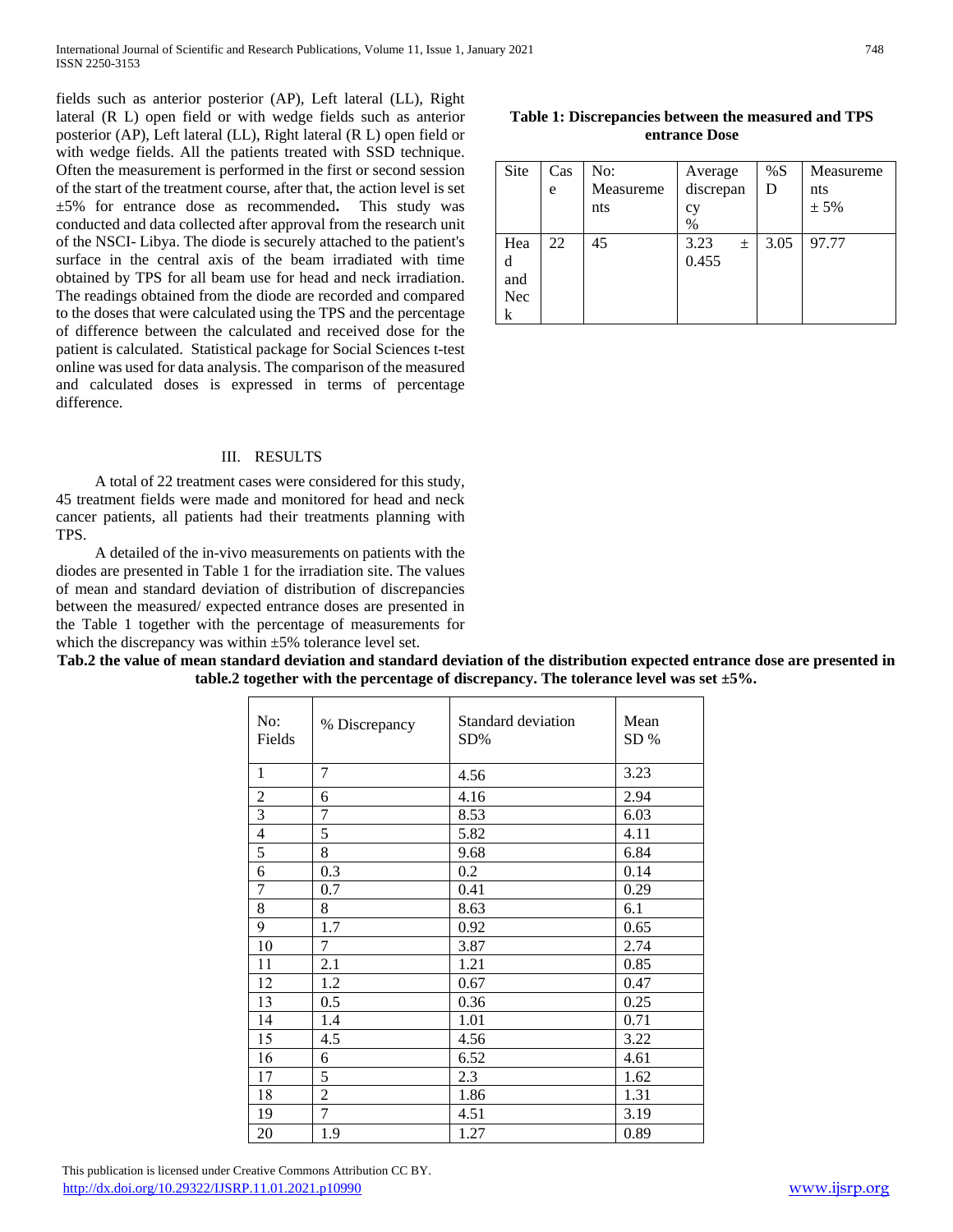| 21 | 1.8          | 1.12  | 0.79 |
|----|--------------|-------|------|
| 22 | 2.5          | 1.75  | 1.24 |
| 23 | 1.8          | 1.23  | 0.86 |
| 24 | 14           | 8.95  | 6.33 |
| 25 | 0.2          | 0.12  | 0.08 |
| 26 | 0.2          | 0.125 | 0.08 |
| 27 | 4            | 2.67  | 1.89 |
| 28 | $\mathbf{1}$ | 0.67  | 0.47 |
| 29 | 2.3          | 1.67  | 1.18 |
| 30 | $\mathbf{1}$ | 0.67  | 0.47 |
| 31 | 0.1          | 0.07  | 0.05 |
| 32 | 1.3          | 1.22  | 0.86 |
| 33 | 3.5          | 1.63  | 1.15 |
| 34 | 0.8          | 0.83  | 0.58 |
| 35 | 9            | 9.46  | 6.68 |
| 36 | 1.2          | 0.85  | 0.60 |
| 37 | 0.3          | 0.23  | 0.16 |
| 38 | 6            | 6.57  | 4.64 |
| 39 | 4            | 4.42  | 3.1  |
| 40 | 0.3          | 0.2   | 0.14 |
| 41 | 0.6          | 0.36  | 0.25 |
| 42 | 0.1          | 0.06  | 0.04 |
| 43 | 0.5          | 0.52  | 0.36 |
| 44 | 3.4          | 2.14  | 1.51 |
| 45 | 3.1          | 1.98  | 1.40 |

**The mean value of the standard deviation distributions** 3.2289 ±0.455 **for all measurements with errors was ±0.455 and the standard deviation was 3.05%. The standard deviations within action level ±5% were detected in all measurements.** 



**Figure.1 distribution value of standard deviation expected entrance dose for head and neck.**

#### IV. DISCUSSION

 Based on the characteristics of the diode in-vivo, it is easy to use and does not consume time during the measurement, and it gives a direct measurement reading that reduces the occurrence of error before starting treatment and can be used to calculate the

 This publication is licensed under Creative Commons Attribution CC BY. <http://dx.doi.org/10.29322/IJSRP.11.01.2021.p10990> [www.ijsrp.org](http://ijsrp.org/)

patient's entrance and exit dose compared to other types used in the same target.

 In-vivo dosimetry results for patients with head and neck cancer have shown better. Out of the 45 fields measurements made for the head and neck, one (1) fields had discrepancies outside the  $±5%$  action level set. As indicate in table (2) approximately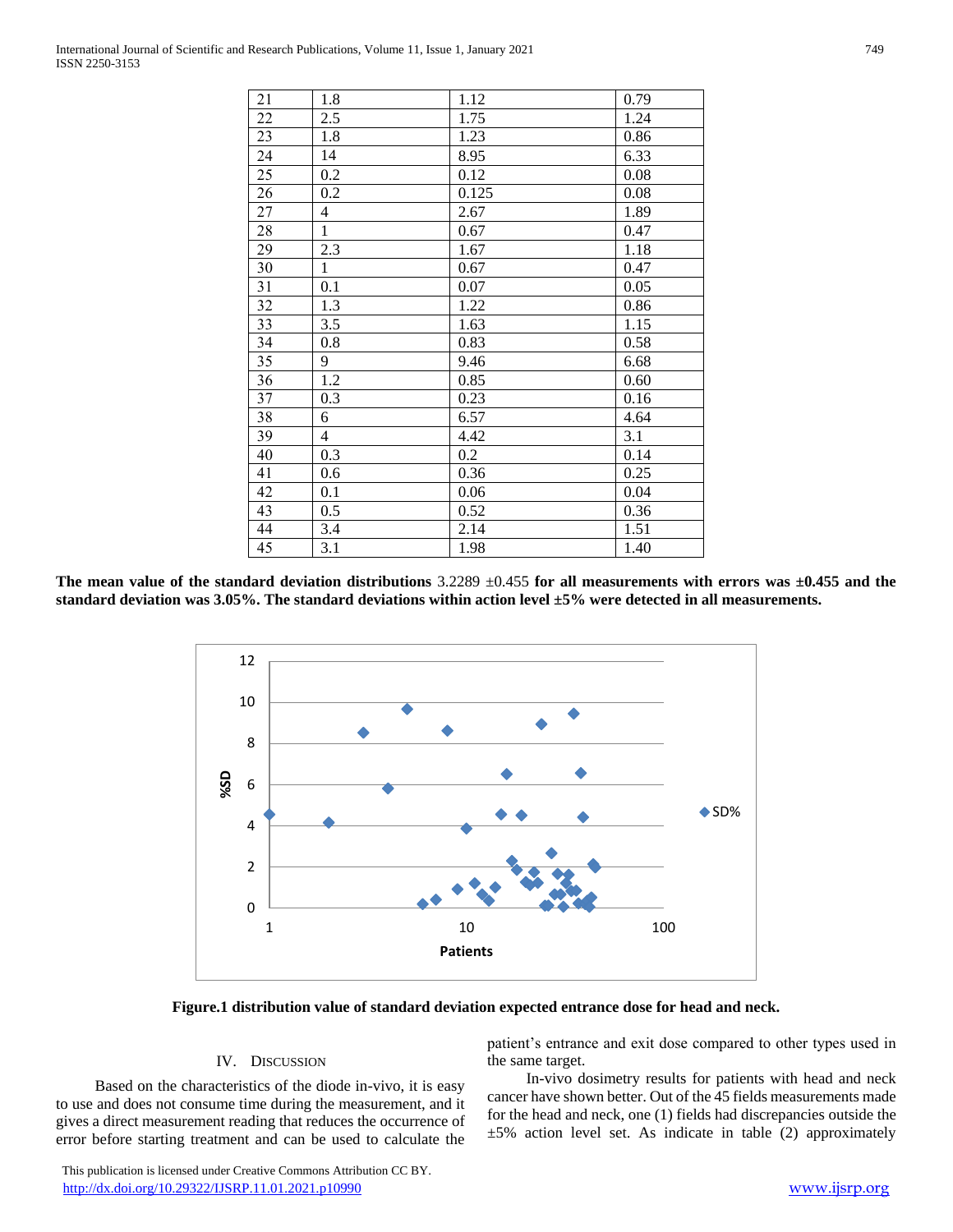97.77% of the 45 measurements for head and neck treatments were within the  $\pm 5\%$  action level, one (1) measurements discrepancies outside the action level was recorded for this measurement, the average discrepancy for 45 measurements (N) was 3.23% ±0.455 while the corresponding standard deviation was 3.05% .

 The analysis of 45 measurements showed 97.77% accuracy in dose delivery, and delivered on overall mean of 3.23%, and the standard deviation of 3.05%. This indicates that the combined uncertainty of the treatment delivery and in-vivo dosimetry at the NSCI- Libya is 3.05%. Discrepancies exceeding 10% are immediately should be reviewed before treatment starts The results for diode were found to be similar to other results in literature [18, 19], also similar to results founded by Gadhi, M, A et al [22].

#### V. CONCLUSION

 In summary, in our experience, we found that the diode system (real time) are easy to use and do not consume time during the measurement and give a direct measurement reading that limits the occurrence of error before starting the treatment and therefore they are ideal devices used to ensure the accuracy of treatment., Therefore, it is ideal in terms of use to verify the accuracy of the therapeutic dose given to the patient in-vivo dosimetry is an effective method for detecting radiotherapy errors and fulfilling requirements set forth by national and international regulations.

#### VI. RECOMMENDATION

- We recommend that the diode positioning on a patient's skin and the angular diode sensitivity be reconsidered.
- We also recommended that a more accurate calculation of expected diode values be performed especially for fields that pass through the treatment table these efforts would enable the achievement of action levels of  $\pm 5\%$
- We recommend mistakes that occur should be documented and studied to avoid them not happening again.
- We recommend further studies to calculate the patient's exit/ middle line dose as well as critical organ dose and skin dose.

### **APPENDIX A: Table 1: The comparison of the calculated dose, measured dose and percentage of difference between both.**

| No:            | Calculated dose | Measured dose | $\%$       |
|----------------|-----------------|---------------|------------|
| Fields         | (cGy)           | (cGy)         | Difference |
|                | 132.56          | 141.7         |            |
| $\overline{2}$ | 132.56          | 140.88        | 6          |
| 3              | 228.89          | 245.95        | 7          |
| 4              | 228.89          | 240.54        | 5          |
| 5              | 228.89          | 248.25        | 8          |
| 6              | 127.5           | 127.1         | 0.3        |
|                | 127.5           | 128.33        | 0.7        |
| 8              | 226.38          | 243.64        | 8          |
| 9              | 109.97          | 108.12        | 17         |

| 10              | 109.97 | 117.72 | $\tau$                   |
|-----------------|--------|--------|--------------------------|
| 11              | 116.37 | 113.95 | $\overline{2.1}$         |
| 12              | 116.37 | 117.72 | 1.2                      |
| 13              | 147.33 | 148.05 | 0.5                      |
| 14              | 147.33 | 149.35 | 1.4                      |
| 15              | 202.26 | 211.39 | 4.5                      |
| 16              | 202.88 | 215.92 | 6                        |
| 17              | 89.32  | 84.72  | $\overline{5}$           |
| $\overline{18}$ | 178.64 | 174.92 | $\overline{2}$           |
| 19              | 130.61 | 121.58 | 7                        |
| 20              | 130.61 | 128.07 | $\overline{1.9}$         |
| 21              | 128.20 | 130.45 | 1.8                      |
| $\overline{22}$ | 139.2  | 142.71 | 2.5                      |
| 23              | 139.2  | 141.66 | $1.8\,$                  |
| 24              | 125.69 | 107.78 | 14                       |
| 25              | 125.69 | 125.94 | 0.2                      |
| 26              | 133.32 | 133.57 | 0.2                      |
| 27              | 133.32 | 127.97 | $\overline{\mathcal{L}}$ |
| 28              | 144.40 | 145.75 | $\mathbf{1}$             |
| 29              | 144.40 | 147.75 | 2.3                      |
| 30              | 144.40 | 143.06 | $\mathbf{1}$             |
| $\overline{31}$ | 144.40 | 144.56 | 0.1                      |
| $\overline{32}$ | 186.96 | 184.52 | 1.3                      |
| 33              | 93.48  | 90.21  | $\overline{3.5}$         |
| $\overline{34}$ | 217.31 | 215.65 | 0.8                      |
| 35              | 217.31 | 236.23 | 9                        |
| $\overline{36}$ | 144.25 | 145.96 | $\overline{1.2}$         |
| 37              | 144.25 | 144.71 | 0.3                      |
| $\overline{38}$ | 216.23 | 203.09 | 6                        |
| 39              | 216.23 | 207.38 | $\overline{4}$           |
| 40              | 129.41 | 129.01 | 0.3                      |
| 41              | 129.41 | 130.14 | 0.6                      |
| $\overline{42}$ | 222.8  | 222.93 | 0.1                      |
| 43              | 222.8  | 221.76 | 0.5                      |
| 44              | 127.77 | 123.48 | 3.4                      |
| 45              | 127.77 | 123.80 | $\overline{3.1}$         |
|                 |        |        |                          |

#### **REFERENCES**

- [1] [1]- Diode in vivo Dosimetry for Patients Receiving External Beam Radiation Therapy, AAPM , Task Group 62, Report No.87, M.P. Publishing, Madision, Wis, U.S.A, 2005.
- [2] [2]- Determination of Absorbed Dose in a Patient Irradiation by Beam of X of Gamma Rays in Radiotherapy Procedures, ICRU Report 24, Washington DC, U.S.A, 1976.
- [3] [3]- Quality Assurance in Radiotherapy, WHO, Genev, 1988.
- [4] [4]-Procedures in External Radiation Therapy Dosimetry with Electron and Photon Beams with Maximum Energies between 1 MeV and 50 MeV, Nordic association of Clinical Physics(NACP), Acta Radiol.Oncol., 19(1980), 1, pp.55-79.
- [5] [5]- Comprehensive Audits of Radiotherapy Practices: a Team for Radiation Oncology (QUATRO), Intenational Atomic Energy Agency, Vienna, 2007.
- [6] [6]- Setting Up a Radiotherapy Programme: Clinical, Medical Physics, Radiation Protection and Safety Aspects,: International Atomic Energy Agency, Vienna, 2008.
- [7] [7]- Fontela, D.P., et al., Customization of a Radiation Management System to Support in-vivo Patient Dosimetry Using Diodes, Med.Phy., 23(1996),8, pp1425-1429.